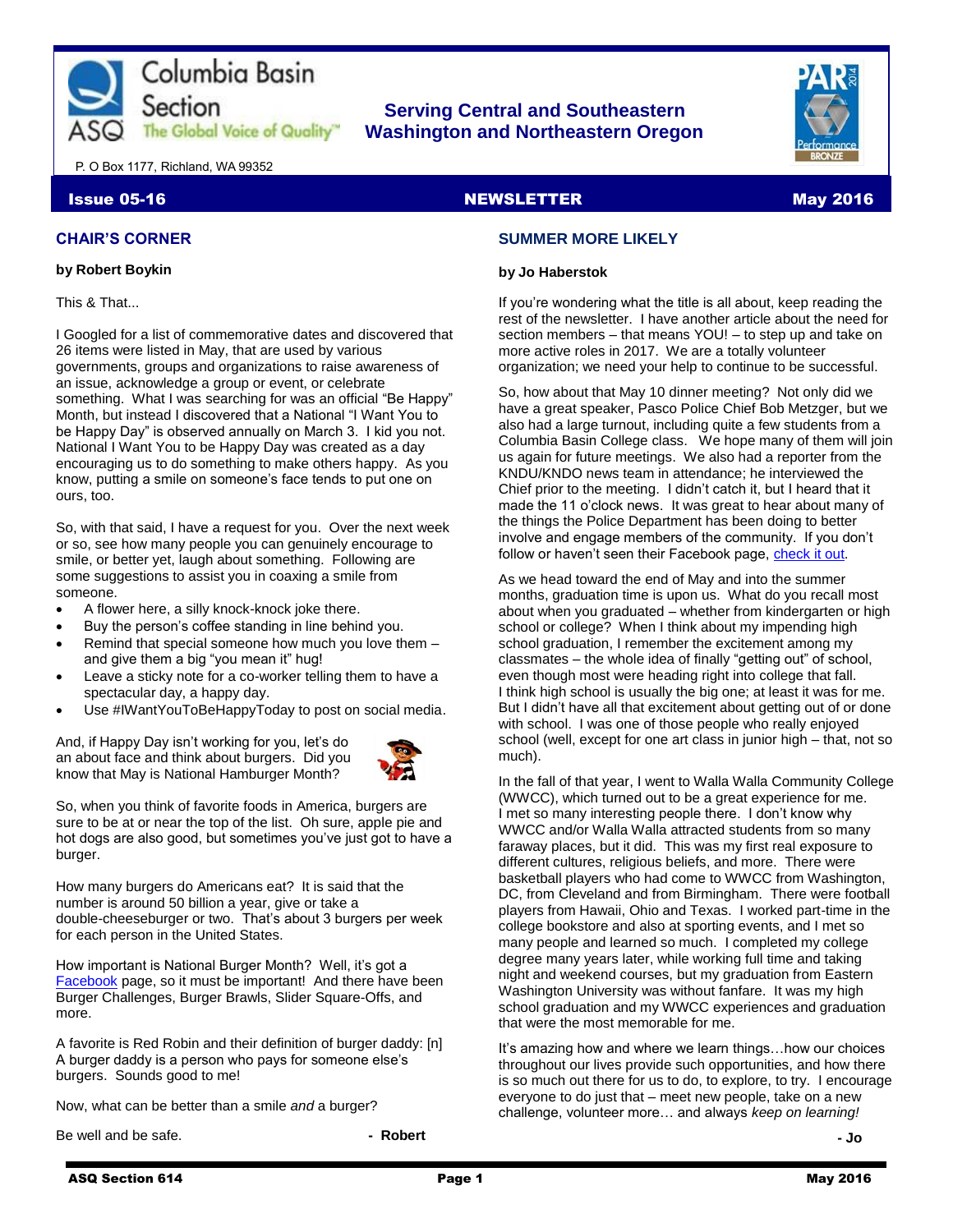# **CERTIFICATION EXAMS GOING ELECTRONIC**

#### **by Patrick Faulk**

By now, most of you will have seen the announcement that ASQ's certification examinations are transitioning to computer-based testing. The exams coming up in June will be the last ones administered on paper. Beginning in the fall, the ASQ certification exams will be administered by Prometric, an organization with more than 20 years of experience in test administration.

The following details will hopefully answer many of your questions. If your question is not addressed here, contact [me.](mailto:prfaulk@bechtel.com)

- 1. The October exam cycle will be the first one that is computer-based, replacing the current proctored, paper-and-pencil exams. The exams will still be open-book.
- 2. Rather than on a single day, the electronic exams can be taken anytime within a 17-day window. The window for the October exam cycle will be September 29 through October 15. Examinees will send their application and payment to ASQ; once approved, they will be able to schedule their own exams with Prometric anytime during the test window.
- 3. The exams will be administered at Prometric test centers. Currently, the centers nearest to the Tri-Cities are in Spokane and LaGrande, Oregon. We have already discussed with ASQ the need for a local test site; they will be following up with Prometric to explore possible options. The problem of distance is (somewhat) mitigated by the fact that individuals will be able to schedule the day and time of their exams. We will update you as more information becomes available.
- 4. Exams will now be offered six times a year rather than two. The current March/October exams will be administered in January, March, May, July, September and November. The current June/December exams will be offered in the alternating months. This will result in a total of 102 days per year on which a given exam can be taken, rather than the current two days per year. It also means that an exam can be retaken after only two months, if necessary.

While there will be some challenges, overall this is a significant improvement in the certification process. We are hopeful that the geographic inconvenience can be resolved. In the meantime, feel free to contact me with your questions.

# **STEP UP AND SERVE**

#### **by Jo Haberstok**

#### *Pick me! Pick me!*

Remember when you were younger and someone asked "Who wants to help?" Maybe it was your mom asking and it was a fun thing that she needed help with and, of course, you wanted to help. Maybe it was a teacher asking and they were hoping to get students to help erase the chalkboard or clean up after a school room activity. Maybe you hesitated, because you really didn't want to do "work." You'd rather go outside with your friends and play. But then you thought about it and something inside nudged you to say "Okay, I'll help" – because it was something that needed to be done, and it wasn't fair to expect others to always do all the work.

Well, it's time to start thinking about 2017 and the future operation and continued success of our ASQ section. And it's time for you as a member to consider stepping up to the challenge and volunteering to serve in a leadership role. Our future success is dependent on our volunteer members. The monthly dinner meetings and site visits don't just magically happen. Our charitable giving activities, recruiting efforts, the notices about meetings that appear in The Entertainer or the local newspaper… all of these things are the result of countless hours of work, all done by volunteer members.

There are several key roles to be filled in 2017. The most obvious roles are Section Chair, Treasurer and Secretary. Other equally important roles include Membership Chair, Audit Chair, Certification Chair, Nominations Chair, Voice of the Customer Chair, Education Chair, Programs Chair and Publicity Chair.

Please take some time and think about how **you** will help our section continue to be successful in 2017. If you have any questions about the various positions and/or if you would like to volunteer for one of these roles, please contac[t me](mailto:jkhbme@gmail.com) or another member of the leadership team.

# **GET YOUR FREE GIFT – ALL ABOUT AUDITING**

In honor of ASQ's 70<sup>th</sup> anniversary, the May member gift focuses on one of the core elements and roles in quality, which is auditing.

Gifts include basic introductions to auditing, video overviews, webcasts mini-courses on auditing basics and process auditing, a complete e-book on e-auditing, and lots of additional articles, tools, and templates. This is something to save and use time and again, if you have anything to do with auditing, risk management, CAPA, or continuous improvement projects. Don't miss out!

[Access your gift here.](http://asq.org/membership/members/gift/)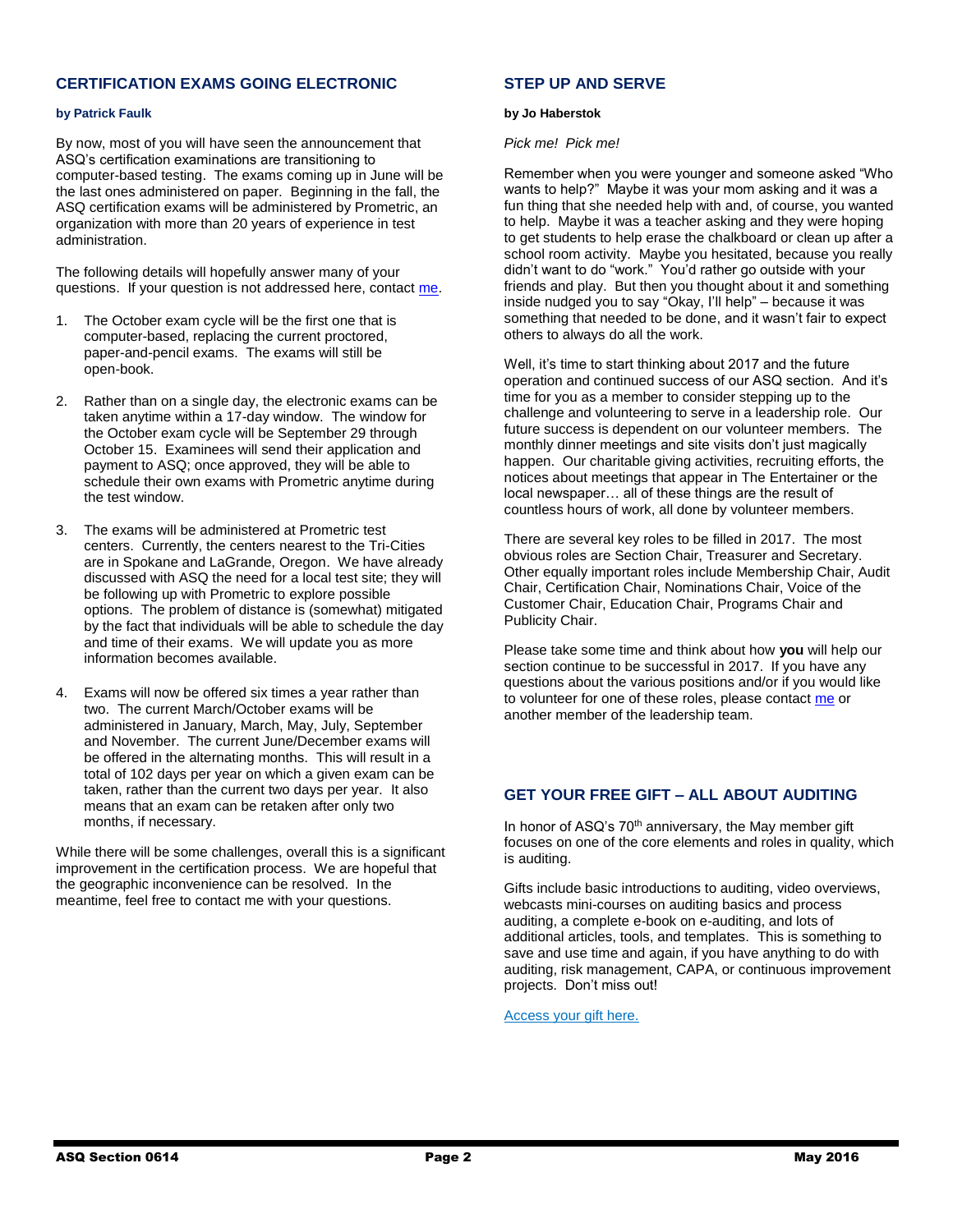# **ONE? TWO? MORE?**

# **Recruitment Challenge Deadline is September 15**

### **by Jo Haberstok**

So, how many new ASQ members have you recruited so far? Are you making a point of talking about ASQ and all the member benefits with your work colleagues and others? ASQ membership provides access to a variety of resources, including training, webinars, forums and group discussions, and more. All at reduced costs for members (and, in some cases, at no cost).

With a "prize" like this, I hope you are getting new members signed up right now! This is your chance to be eligible for the following:

#### **The winner will receive his or her next annual ASQ membership renewal for free - a prize valued at up to \$159!**

This challenge is open to all ASQ Section 0614 members in good standing.

All you need to do is recruit the most NEW ASQ full national members including a 0614 section membership between now and September 15, 2016.

The full details and rules regarding the challenge are included at the end of this newsletter.

For those who attended our May 10 meeting, you know what a great speaker and topic we featured. We're taking the summer off from our monthly meetings, but we'll be starting up again on September 13. Keep recruiting, and you may win the prize!

# **In2:InThinking ANNUAL FORUM**

### **June 8-12, 2016 in Los Angeles**

In2In is all about "thinking about thinking," which the organization sees as the foundation for thinking, learning, and working together. This non-profit, fully volunteer organization, was formed in 2001 by a group of students of the work of W. Edwards Deming and related theorists.

The annual 5-day forum is focused on making thinking about sub-systems, variation, knowledge, and psychology, and their interaction - which comprises Deming's "System of Profound Knowledge (SoPK)" - more conscious. Such InThinking will allow people to better perceive relationships and interdependencies in human endeavors, across all industries, extending to education systems and government. By improving how individuals think together, learn together, and work together, come vast opportunities for making everyone's endeavors more valuable, more satisfying, and more joyful.

#### [Click here](http://www.in2in.org/forums/2016/index.html) for more information.

# **TEAM EXCELLENCE TRAINING: DEVELOPING HIGH-PERFORMING TEAMS**

# **July 11-12 in Milwaukie, Wisconsin**

Create greater effectiveness in your organization by developing and sustaining high-performing teams. Understand how to apply ASQ's International Team Excellence (ITE) framework to assist high-performing teams to meet project goals. Learn how to align team projects with business strategy and needs, manage projects from start to finish, and add value to those projects and team processes by applying the ITE framework. This training also provides an introduction to the ITE feedback report and project assessment process, which provides an established roadmap to project improvement and sustained performance.

For more information[, click here.](http://asq.org/training/asq-team-excellence-training-level-1-developing-high-performing-teams_TBPPEASQ.html)

# **TELLING AIN'T TRAINING WORKSHOP**

#### **July 28-19 in Los Angeles**

For more than 10 years, award-winning author and facilitator, Harold D. Stolovitch, has delivered his "Telling Ain't Training" workshop to thousands of training and other professionals. This is the final year for this program as a public workshop.

Making training effective while also ensuring it is challenging, exciting...even fun...is really not that difficult. So why don't we experience more of it? Because we often lack the models and tools that help transform content-driven sessions into exciting learning events. The workshop offers a simple, five-step model that can be applied quickly and easily to convert virtually any content directly into high-probability-of-success learning. Designed to work with any medium, technology or delivery system, this research-based model lies at the heart of transforming dull, ineffective telling into training that demonstrates immediate and long-term results.

For more information and to get registered[, click here.](https://www.td.org/Events/Telling-Aint-Training)

# **70TH ANNIVERSARY TRIVIA**

How many of these ASQ questions can YOU answer correctly?

- 1. What was ASQ's original name?
- 2. On what date was the organization formed?
- 3. How many members did ASQC initially have?
- 4. Where was the first ASQ headquarters office?
- 5. How many people does ASQ employ today?
- 6. How many ASQ sections are there today?
- 7. When was ASQ's first certification exam administered?
- 8. How many ASQ certifications have been issued over the years?
- 9. How many certifications does ASQ currently offer?

(Answers on page 5 of the newsletter –no cheating)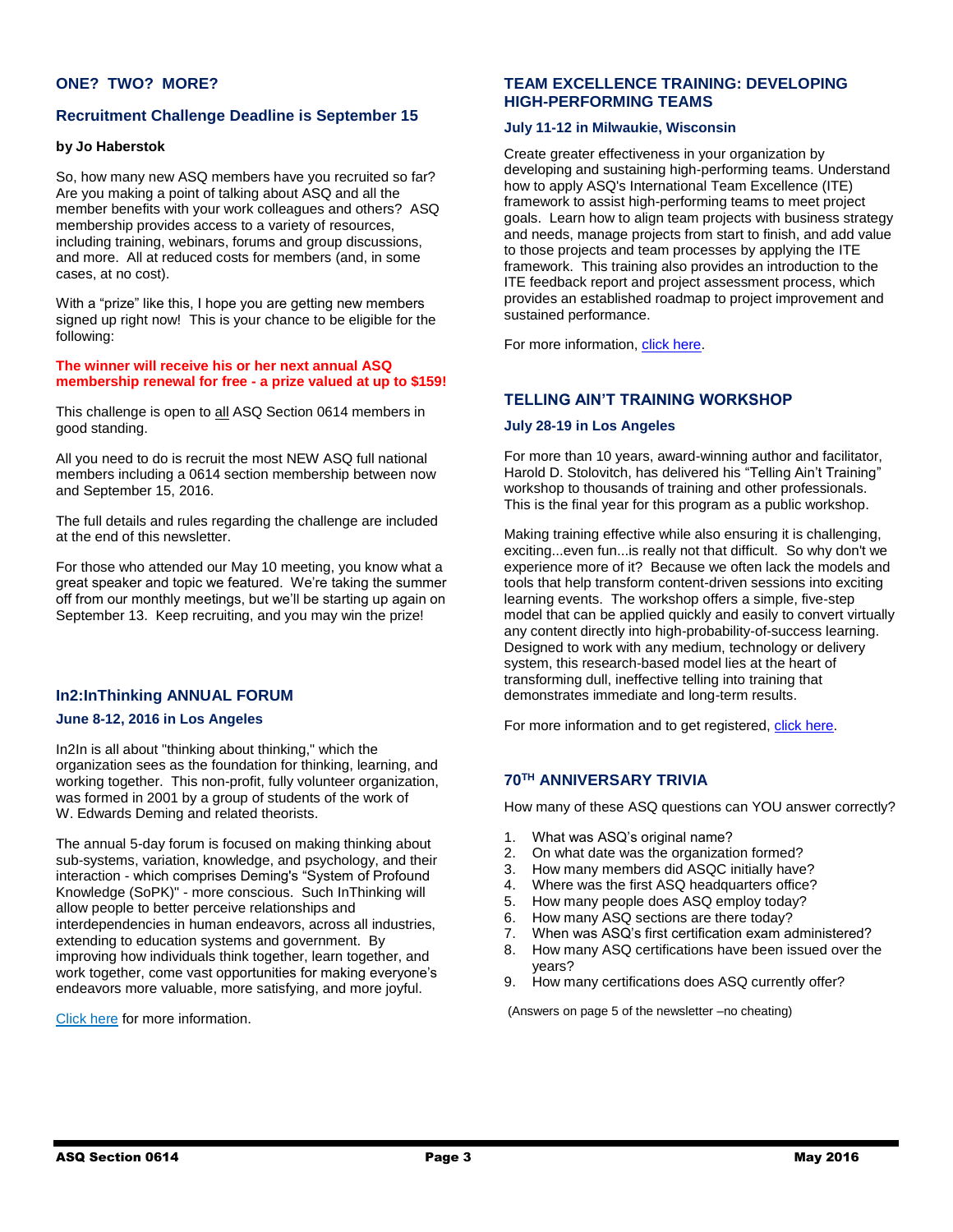# **ARE YOU A WORRY WART?**

#### **by Lorie Rosenberg**

I've always said, "Worry is a useless emotion." It does nothing to affect the outcome of a particular trying or worrisome situation. Yet we all do it at one time or another. And some people more than others. Their worrying makes them irritable and irrational, and can even negatively impact their health.

I did a little research on the phrase "worry wart" and found that in its origin referred to a person who annoyed others by worrying loudly and constantly over nearly everything. Their worrying didn't so much impact themselves, but it totally distressed the people around them because of their constant complaining.

When you worry, it's usually about something that's out of your control. You worry if your children will do well in school. You worry about your health or the health of others. You worry about what someone else said or if the weather will cooperate with your outdoor plans.

When it comes to your children, all you can do is help them to learn and grow. The rest is up to them. Worrying won't change a thing. You can worry about your health, which you do have some control over. You can watch what you eat and drink and you can stay active. But some health concerns are out of your control. Even the healthiest people have contracted major illnesses and there's nothing they could have done about it. And regarding the weather, just get over it. There's absolutely nothing you can do about the weather so have a contingency plan just in case it rains on your event!

Instead of worrying, take the attitude of "What will be, will be." There's nothing I can do about it so I will deal with the situation when it arises, if it ever does. In most cases, your worrying will have been for nothing anyway, because we tend to fret about things that never even happen! And even if they do, your worrying would have done nothing to stop them.

So if you're a worrier about almost everything under the sun, you're probably making yourself a little crazy and perhaps some of the people around you as well. Decide what you have control over and take action. You'll feel better about it. But if there's nothing you can do about it, then stop wasting valuable energy that you could use on other more enjoyable and rewarding endeavors.

*Lorie Rosenberg is a Mindset Coach and writer. Her mission is to help others achieve their dreams, goals, and objectives. For over 20 years, she has managed and operated QualityTalk, Inc., a marketing and communications firm, in Wake Forest, NC, along with her husband and business partner, Ron Rosenberg. Check her [website](http://lorierosenberg.com/) for more information.*

# **QUOTE OF THE MONTH**

"People, even more than things, have to be restored, renewed, revived, reclaimed, and redeemed. Never throw out anyone." ~Audrey Hepburn

# **11 LESSONS FOR GRADUATES AND YOU**

#### **by Jon Gordon**

NOTE: The following is excerpted from an article by Jon. It has been shortened here (just a bit) due to space limitations. The full article can be viewed [here.](http://www.jongordon.com/positive-tip-lessons-for-graduates.html)

- 1. **You are here for a reason** and the most important thing you can do in life is to find, live and share your purpose. It's the one thing in life that truly matters and if you don't pursue it, everything else is meaningless.
- 2. **Follow your passion.** It so often leads you to your purpose. You may not know what your passion is right now. That's ok. The important thing is to make it your life mission to find it, live it and share it. To help find your passion, seek out jobs and experiences that allow you to use your strengths and gifts. Do what energizes you.
- 3. **Beware of hobbies.** Just because you love spending time on Facebook doesn't mean you would enjoy working for the company. And just because you love to cook doesn't mean you would enjoy owning a restaurant. For example, I owned restaurants but I realized I didn't love the food business. I loved the service and marketing aspect of the business.
- 4. **Quit for the right reasons.** Don't quit because work is hard or you're experiencing challenges. Quit because in your heart you know there is something else for you to do. Quit because you are not benefitting yourself or the organization you work for. Quit because you are absolutely certain you are no longer supposed to be there.
- 5. **Learn from every job and experience.** Every job, good or bad, prepares you for the work you were ultimately born to do.
- 6. **Your current job may not be your ultimate purpose** but it can serve as a vehicle to live and share your purpose.
- 7. **Whatever job(s) you take after graduation simply decide to serve.** When you serve in small ways you'll get more opportunities to serve in bigger ways.
- 8. **Your dream job is likely not the one you dreamed about.** So often we end up in amazing careers that have nothing to do with our college degree or childhood dreams.
- 9. **The quest for your purpose is not a straight line.** It is filled with mystery, signs, obstacles, victories, dead ends, delays and detours. Your job is to stay optimistic and faithful on your quest.
- 10. **Don't rush the future.** There is a process that seeds must go through in order to become all they are destined to become, and you must go through this same process to become the person you are meant to be and do the work you are meant to do. You may want things to happen NOW but more than likely if you got what you wanted NOW you wouldn't be ready for it. The purpose process prepares you, strengthens you, shapes you and grows you to be successful, *not in your time, but in the right time.*
- 11. **Be the Seed.** Seeds surrender themselves to the ground so they can be used for a greater purpose. Wherever you work, decide to plant yourself where you are and allow yourself to be used for a greater purpose. When you plant yourself and make a difference you grow into the person you were born to be and produce a harvest that will benefit others and change the world.

*Jon Gordon's best-selling books and talks have inspired readers and audiences around the world. He is the author of The Wall Street Journal bestseller The Energy Bus, The No Complaining Rule, Training Camp, The Shark and The Goldfish, Soup, The Seed, and his latest, The Positive Dog. Check out his website at* [www.JonGordon.com](file:///C:/Users/dance4me/AppData/Local/Microsoft/Windows/INetCache/Content.Outlook/F1323W9A/www.JonGordon.com)*.*

Ī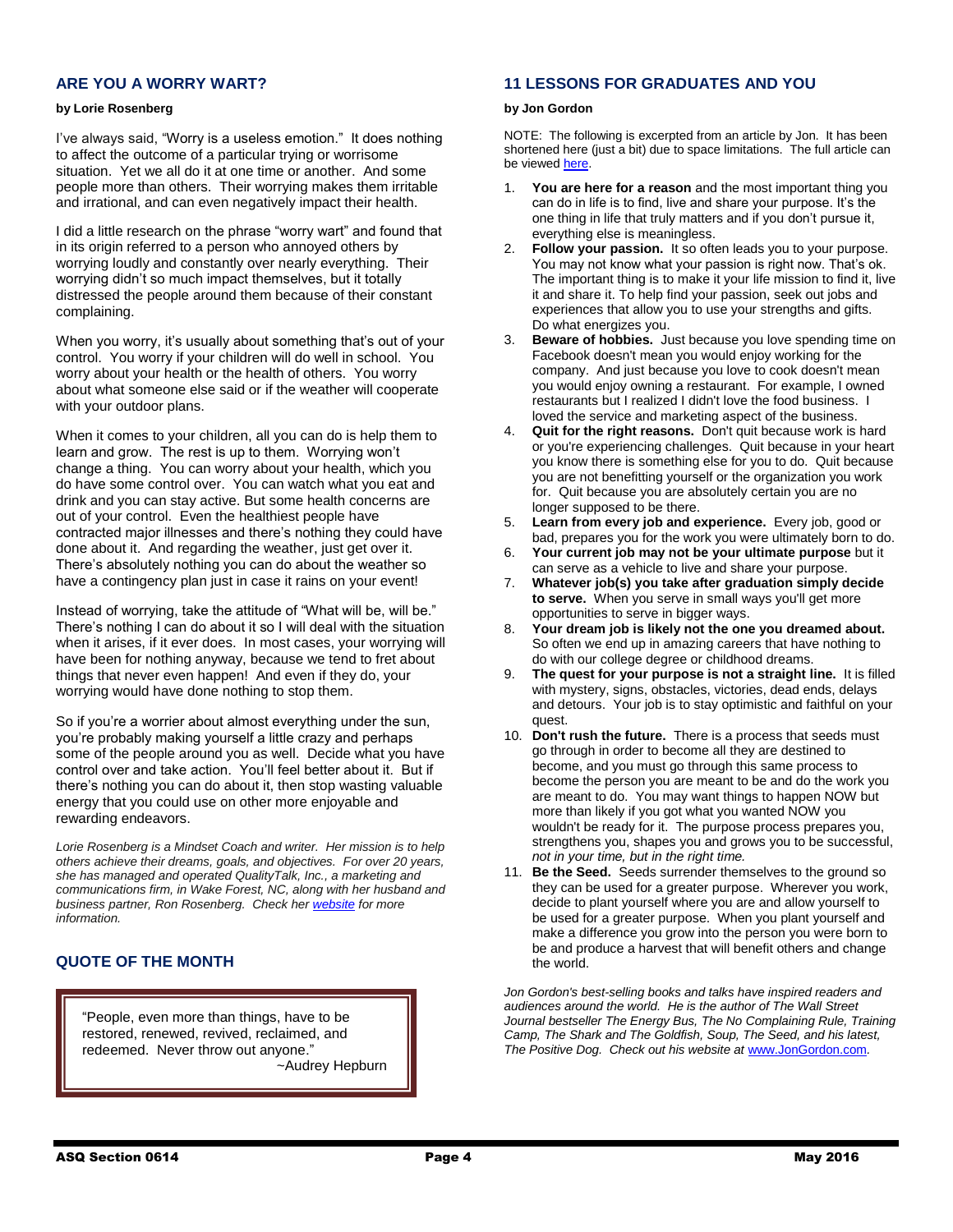# **SECTION 0614 MEMBERSHIP**

As of May 16, 2016, we have 100 members in our Section.

| <b>2016 SECTION 0614</b>             |                       |
|--------------------------------------|-----------------------|
| <b>LEADERSHIP TEAM</b>               |                       |
| January 1 - December 31, 2016        |                       |
| <b>Section Chair</b>                 | Robert Boykin         |
| <b>Treasurer</b>                     | Kent Ozkardesh        |
| <b>Secretary</b>                     | Jo Haberstok          |
| <b>Certification/Recertification</b> | <b>Patrick Faulk</b>  |
| Audit                                | Alvin Langstaff       |
| <b>Membership Chair</b>              | Jo Haberstok          |
| <b>Nominating Chair</b>              | Randy Cline           |
| <b>Education Chair</b>               | <b>Charles Tyler</b>  |
| Voice of the Customer Chair          | Debbie Clarke         |
| Webmaster                            | <b>Steve Prevette</b> |
| <b>Newsletter Editor</b>             | Robert Boykin         |
| <b>Programs Chair</b>                | Vacant                |
| <b>Publicity Chair</b>               | Vacant                |
| <b>Community Outreach Chair</b>      | Vacant                |



# **PUBLICATION INFORMATION**

This newsletter is published on a regular basis to inform members and potential members about Section 0614 activities and other news/information that might be of value to quality professionals. To be considered for the next newsletter, input must be received by the 10th of the month.

Has your email address changed? Help us keep you informed of Section 0614 events and information by updating your contact information and email preferences a[t http://www.asq.org/.](http://www.asq.org/) Log in and click "My Account" to update your membership record. You can add or make email, address and phone changes in the "Contact" tab, and then be sure to click on the "email preferences" tab to be sure you are subscribed to receive future Section communications.

### **Answers to the trivia questions:**

- 1. The American Society for Quality Control (ASQC)
- 2. Seventeen local quality societies joined to form ASQC in February of 1946; the new organization was incorporated on June 26, 1946
- 3. 1000
- 4. New York City about a block away from where the U.N. headquarters stands today
- 5. 194 (as of March 2, 2016)
- 6. There are more than 250 volunteer-run ASQ sections and subsections
- 7. In 1968, ASQ administered the quality engineer certification exam to 226 candidates in 14 locations
- 8. Over 202,000
- 9. 17